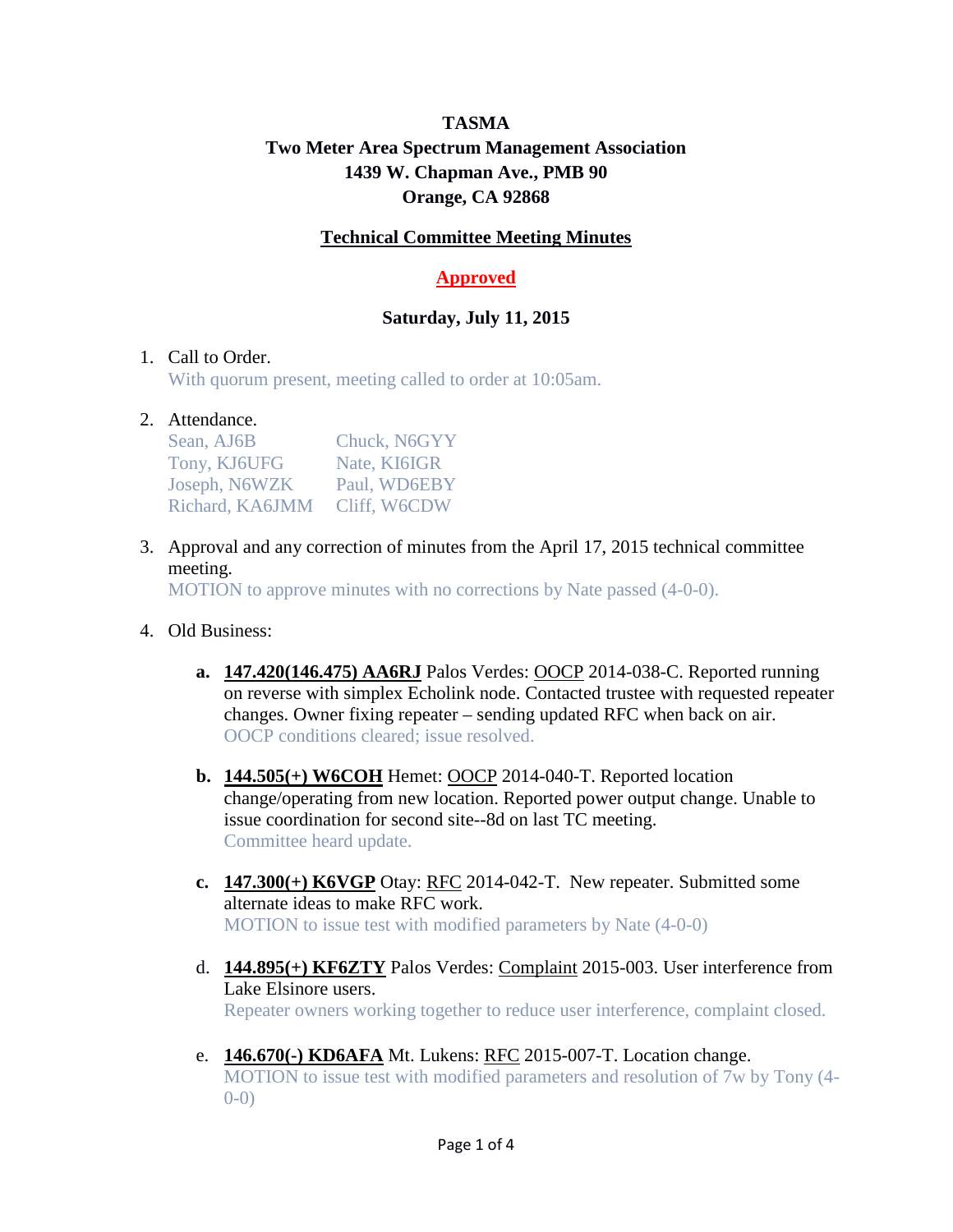- f. **147.615(-) KC6BEU** Running Springs: Complaint 2015-010. Laguna Woods users interfering with Running Springs input. Interference complaint dismissed as TASMA does not have control over users. TASMA suggests that the repeater owners work with their user bodies to minimize interference with each other's systems.
- 5. Test Coordinations Not On The Air Yet: (in construction)
	- a. None.
- 6. Test Coordinations On The Air:
	- a. **146.160(+) KA6TBF** Mission Viejo: RFC 2014-048-C. New Repeater in test coordination ending in 11/2015. No action required.
- 7. New Business:
	- a. **145.460(-) WA6HP** Sunset Ridge: RFC 2015-001-S. Trustee change. Committee acknowledges.
	- b. **145.240(-) WD6EBY** Chatsworth Peak: RFC 2015-004-N. New Repeater. MOTION to issue test coordination pending resolution of 7s and 7t by Sean (4-0- 0.)
	- c. **147.495(146.490) KB6JAG** North Mountain: RFC 2015-005-K. New Repeater. MOTION to not issue coordination due to overlapping coverage with Mt Lukens by Tony  $(4-0-0)$
	- d. **144.895(+) W6CDW** Elsinore Peak: RFC 2015-006. Information update. Committee acknowledges.
	- e. **146.160(+) KI6ZTP** Running Springs: RFC 2015-008-K. New Repeater. MOTION to not issue coordination due to overlapping coverages with multiple repeaters by Tony (4-0-0)
	- f. **147.990(-) W6JAM** Tujunga: RFC 2015-009-S. Database correction. (already present on 146.160) MOTION to issue coordination on corrected frequency pending move from 146.160 to 147.990 by Sean (4-0-0)
	- g. **147.615(-) W6LY** Laguna Woods: Complaint 2015-010 from KC6BEU repeater. Duplicate from 4f.
	- h. **147.615(-) KI6JVF** Running Springs: RFC 2015-011-S. Information update.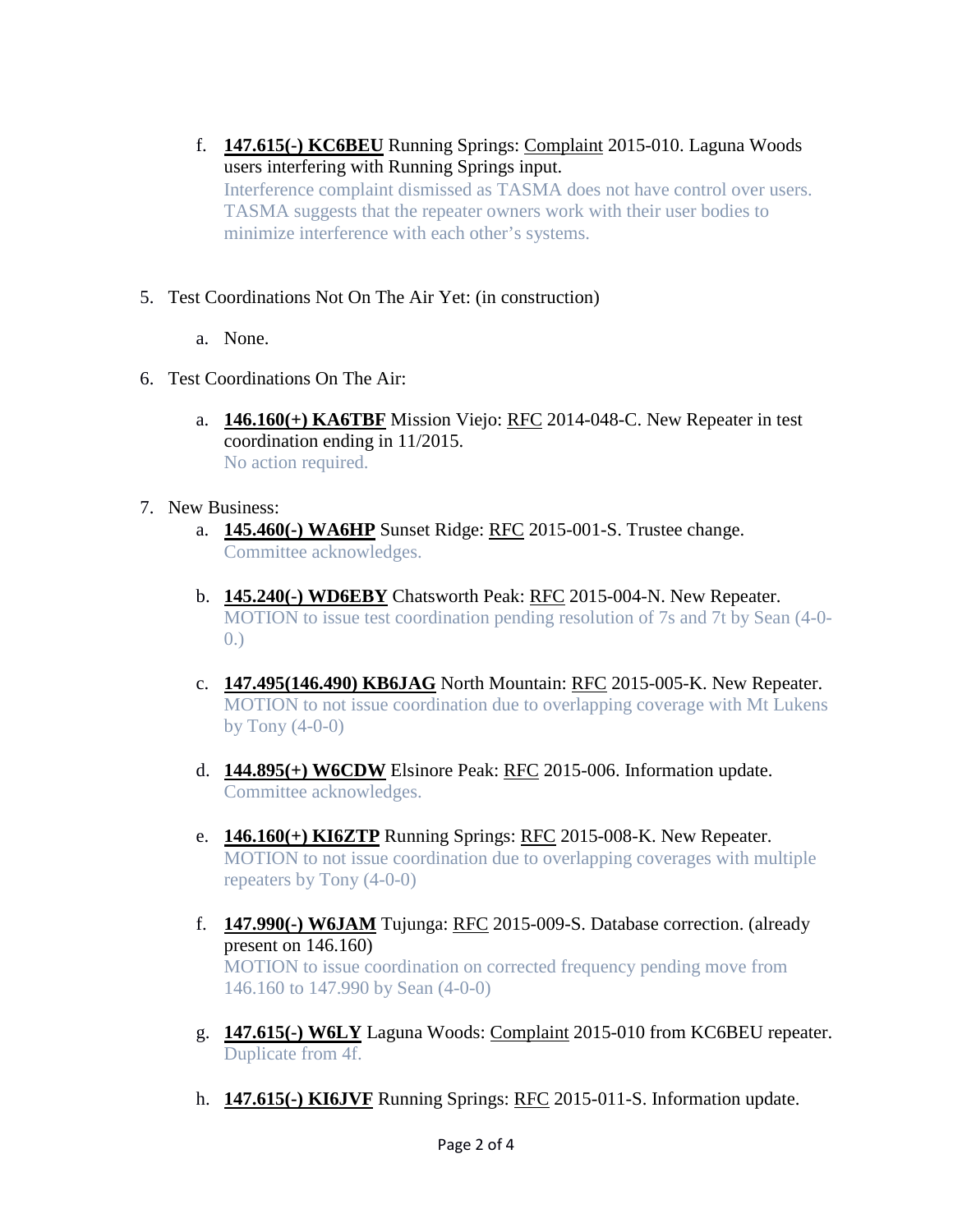Callsign change.

Committee acknowledges.

- i. **145.440(-) KI6JVF** Palomar Mountain: RFC 2015-011-S. Information update. Callsign change. Committee acknowledges.
- j. **147.930(-) N6MVA** Menifee: RFC 2015-013-N: New repeater. MOTION to not issue coordination due to overlapping coverage with Big Bear repeater by Nate (4-0-0)
- k. **147.765(-) K6SS** Pine Mountain RFC 2015-014: Callsign change. Committee acknowledges.
- l. **145.220(-) W6BOB** Upland RFC 2015-015-K: New repeater. MOTION to not issue coordination due to overlapping overage with Santiago Peak repeater by Nate (4-0-0)
- m. **145.400(-) N6ME** Fullerton RFC 2015-016: Information update. Committee acknowledges.
- n. **146.760(-) K6THQ** City of Industry RFC 2015-017-K: New repeater. MOTION to issue test coordination pending move of 7f by Tony (4-0-0)
- o. **147.420(146.475) AA6RJ** Palos Verdes RFC 2015-018: Information update. Committee acknowledges.
- p. **146.160(+) KG6QBW** Moreno Valley RFC 2015-019-T: New repeater. MOTION to not issue coordination due to overlapping coverage with multiple repeaters by Tony (4-0-0)
- q. **145.120(-) KC6PXL** Contractor's Point: Complaint 2015-020 by WA6ISG Running Springs. Chuck to further research, attempt to contact KC6PXL and work with WA6ISG.
- r. **145.200(-) WD6EBY** Sulphur Mtn. RFC 2015-021-T: New repeater. MOTION to issue test coordination pending resolution of 7u by Nate (4-0-0.)
- s. **145.240(-) K6LLU** Heaps Peak: Database correction, OOCP from 2011. Committee acknowledges.
- t. **145.240(-) NK6S** Sherman Oaks: OOCP 2015-023: Observed off the air. MOTION to start OOCP process by Sean (4-0-0)
- u. **145.200(-) K6JSI** Santa Ynez Peak: OOCP 2015-024: Observed off the air. MOTION to start OOCP process by Sean (4-0-0)